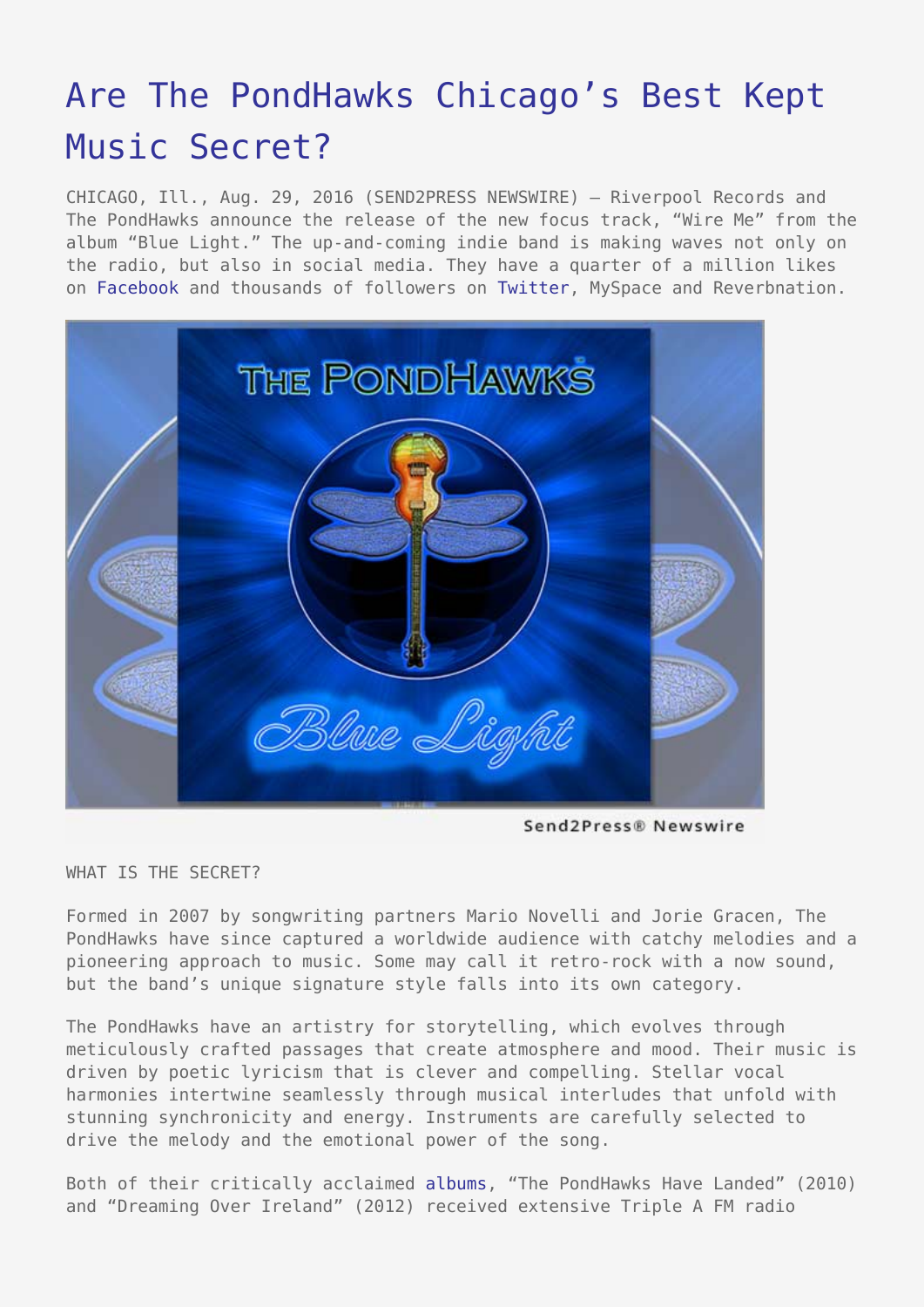airplay in the U.S. and massive Internet radio play worldwide with albums selling out their initial runs. "The PondHawks Have Landed" reached the #7 spot in the Top 10 (USA) Regional Albums of 2011.

The band's hit song "Drive," from "Dreaming Over Ireland," charted at #1 on Music World Radio's Top 20 Alternative Songs Euro Chart. Votes from thousands of fans from around the world kept the song at #1 for 13 weeks.

When The PondHawks' new holiday song "Winter Wine" premiered on a UK radio station in December 2015 — their first new music in three years — 45,842 listeners from around the world tuned in to listen. At the time the song aired, it was 11:50 p.m. EST and 4:50 a.m. in Europe.

At a recent outdoor concert headlined by the band, 8,000 fans showed up. Some traveled long distances from other states and many sported PondHawks Tshirts.

In The PondHawks' hometown of River Grove, a suburb of Chicago, phone calls from fans flooded the Mayor's office when the band's June concert was cancelled due to weather.

THE SECRET IS OUT:

The PondHawks newly-released third album "[Blue Light,](http://www.pondhawksmusic.com)" their first new album in four years, is making an impact on popular streaming services. [Spotify,](https://play.spotify.com/album/795vKEyovG0UeYdVEH6PGR?play=true&utm_source=open.spotify.com&utm_medium=open) [Google Play](https://play.google.com/store/music/album/The_Pondhawks_Blue_Light?id=Bfndjpjtqnicratrgcuvx3ek2oe) and Apple Music are driving album sales on [iTunes](https://itunes.apple.com/us/album/blue-light/id1124221127) (U.S., Europe) and [Amazon.com](http://tinyurl.com/h3mhm8a) (U.S., UK, Russia, Europe).

The album is receiving robust radio airplay in the U.S. and Europe with all 10 songs popping up on radio station playlists.

Two days after the album's first single, ["Bitter Game"](https://youtu.be/chG8YVyUp0c) was released, it charted at #3 in the Top 15 Reverbnation Picks of the Week posted by A Journal of Musical Things.

Alan Cross, music critic at A Journal of Musical Things, writes: "The PondHawks have a mid-to-late '60's sound that brings to mind a combination of The Beatles and David Bowie."

Alan Haber of Pure Pop Radio said this about Blue Light: "This Chicago trio is a melodic treat, melding retro and contemporary influences for a decidedly catchy listening experience. Clever touches delight across the whole program, from the mandolin-powered 'Armadilla,' with its playful vocal harmonies, to the pop pleasures of four-on-the-floor pop-rocker 'Bitter Game.' Mario Novelli, Jorie Gracen and Michael Gillespie deliver a highly desirable album and win on all cylinders."

After one listen to "Blue Light," fans of The Beatles, Paul McCartney and Wings and ELO will be delighted to find a happy mix of pop, rock, and classic rock influences jam-packed with tasty Beatlesque flavors and psychedelia.

[The PondHawks](http://www.thepondhawks.com) are currently the #1 ranked Indie band in the USA and the world